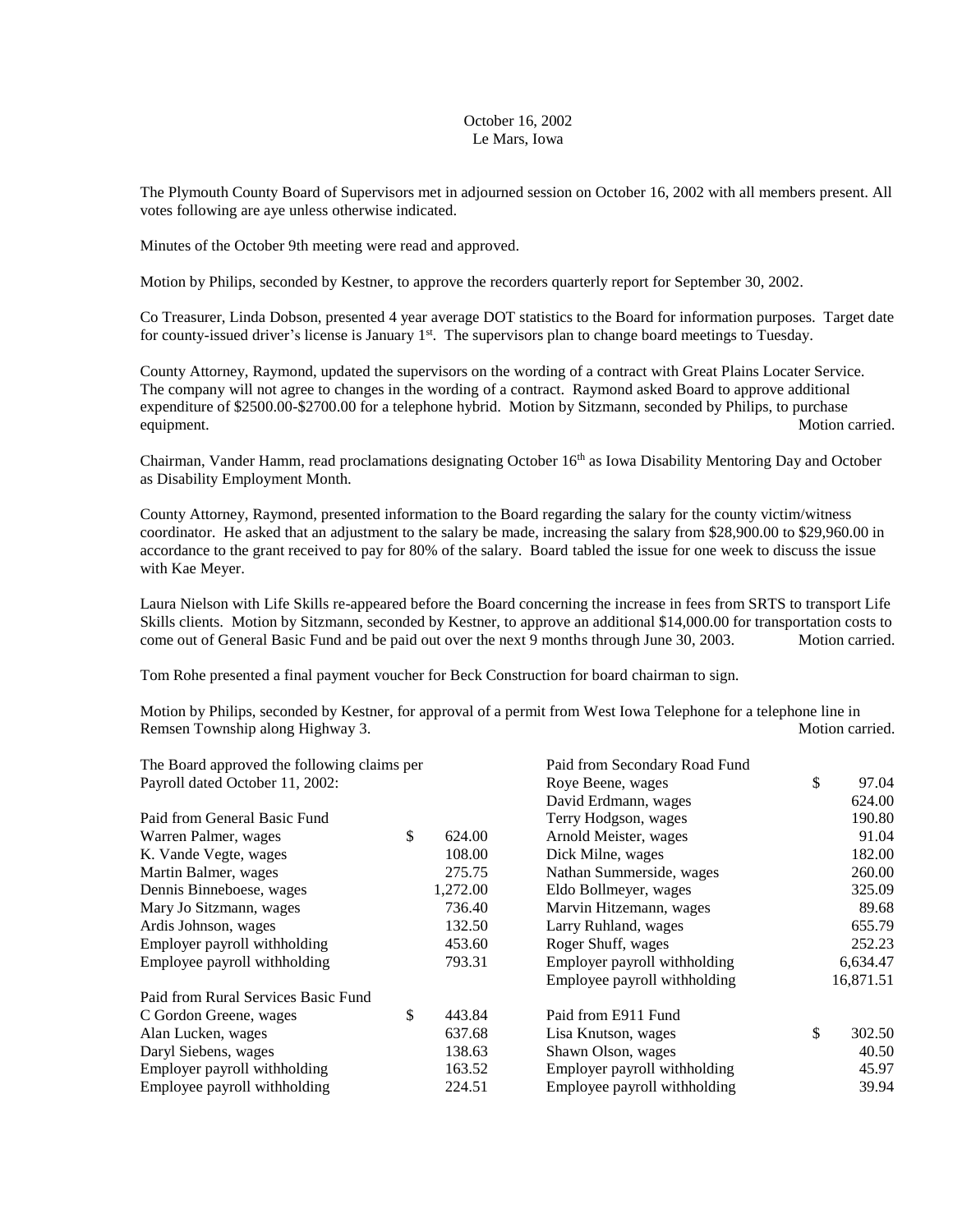The Board approved the following claims per Payroll dated October 15, 2002:

| \$<br>109.20<br>Paul Sitzmann, wages<br>Brian Reis, wages<br>103.38<br>37.50<br>Tami Jorgensen, wages<br>Dawn Fifita, wages<br>36.00<br>Larry Radloff, wages<br>72.00<br>Kirk Hatting, wages<br>378.00<br>Don Jennings, wages<br>122.40<br>Lisa Knutson, wages<br>135.00<br>Employer payroll withholding<br>9,262.60<br>Employee payroll withholding<br>23,949.76<br>Paid from MH-DD Services Fund<br>\$<br>Employer payroll withholding<br>174.72<br>Employee payroll withholding<br>384.28<br>Paid from Secondary Road Fund<br>Employer payroll withholding<br>\$<br>1,125.70<br>Employee payroll withholding<br>2,863.88<br>Paid from Local Emergency Management Fund<br>Employer payroll withholding<br>83.75<br>\$<br>Employee payroll withholding<br>124.23<br>Paid from Co Assessor Agency Fund<br>Employer payroll withholding<br>\$<br>902.28<br>Employee payroll withholding<br>2,439.79<br>The Board approved the following claims per<br>Warrant register dated October 16, 2002:<br><b>GENERAL BASIC</b><br><b>Board of Supervisors</b><br>Akron Register-Tribune, proceed, notices \$<br>164.33<br>LeMars Daily Sentinel, proceed<br>418.36<br>McLeod USA, phone, fax service<br>9.98<br>Remsen Bell Enterprise, proceed<br>423.35<br>Paul Sitzmann, mileage<br>127.20<br>Auditor<br>Akron Register-Tribune, proceed<br>\$<br>146.76<br>Betsy Chilton, postage reimb<br>15.00<br>Des Moines Stamp, supplies<br>38.85<br>LeMars Daily Sentinel, proceed<br>94.25<br>McLeod USA, phone, fax service<br>20.69<br>97.50<br>Remsen Bell Enterprise, proceed<br>Standard Office, supplies<br>14.45<br>Treasurer-State of IA, election laws<br>6.00<br>24.01<br>Verizon Wireless, phone service<br>Treasurer<br>\$<br>17.41<br>Airborne Express, postage & mailing<br>Lason, Inc, storage fee<br>50.00 | Paid from General Basic Fund |  |  |
|---------------------------------------------------------------------------------------------------------------------------------------------------------------------------------------------------------------------------------------------------------------------------------------------------------------------------------------------------------------------------------------------------------------------------------------------------------------------------------------------------------------------------------------------------------------------------------------------------------------------------------------------------------------------------------------------------------------------------------------------------------------------------------------------------------------------------------------------------------------------------------------------------------------------------------------------------------------------------------------------------------------------------------------------------------------------------------------------------------------------------------------------------------------------------------------------------------------------------------------------------------------------------------------------------------------------------------------------------------------------------------------------------------------------------------------------------------------------------------------------------------------------------------------------------------------------------------------------------------------------------------------------------------------------------------------------------------------------------------------------------------------------------------------------------------------|------------------------------|--|--|
|                                                                                                                                                                                                                                                                                                                                                                                                                                                                                                                                                                                                                                                                                                                                                                                                                                                                                                                                                                                                                                                                                                                                                                                                                                                                                                                                                                                                                                                                                                                                                                                                                                                                                                                                                                                                               |                              |  |  |
|                                                                                                                                                                                                                                                                                                                                                                                                                                                                                                                                                                                                                                                                                                                                                                                                                                                                                                                                                                                                                                                                                                                                                                                                                                                                                                                                                                                                                                                                                                                                                                                                                                                                                                                                                                                                               |                              |  |  |
|                                                                                                                                                                                                                                                                                                                                                                                                                                                                                                                                                                                                                                                                                                                                                                                                                                                                                                                                                                                                                                                                                                                                                                                                                                                                                                                                                                                                                                                                                                                                                                                                                                                                                                                                                                                                               |                              |  |  |
|                                                                                                                                                                                                                                                                                                                                                                                                                                                                                                                                                                                                                                                                                                                                                                                                                                                                                                                                                                                                                                                                                                                                                                                                                                                                                                                                                                                                                                                                                                                                                                                                                                                                                                                                                                                                               |                              |  |  |
|                                                                                                                                                                                                                                                                                                                                                                                                                                                                                                                                                                                                                                                                                                                                                                                                                                                                                                                                                                                                                                                                                                                                                                                                                                                                                                                                                                                                                                                                                                                                                                                                                                                                                                                                                                                                               |                              |  |  |
|                                                                                                                                                                                                                                                                                                                                                                                                                                                                                                                                                                                                                                                                                                                                                                                                                                                                                                                                                                                                                                                                                                                                                                                                                                                                                                                                                                                                                                                                                                                                                                                                                                                                                                                                                                                                               |                              |  |  |
|                                                                                                                                                                                                                                                                                                                                                                                                                                                                                                                                                                                                                                                                                                                                                                                                                                                                                                                                                                                                                                                                                                                                                                                                                                                                                                                                                                                                                                                                                                                                                                                                                                                                                                                                                                                                               |                              |  |  |
|                                                                                                                                                                                                                                                                                                                                                                                                                                                                                                                                                                                                                                                                                                                                                                                                                                                                                                                                                                                                                                                                                                                                                                                                                                                                                                                                                                                                                                                                                                                                                                                                                                                                                                                                                                                                               |                              |  |  |
|                                                                                                                                                                                                                                                                                                                                                                                                                                                                                                                                                                                                                                                                                                                                                                                                                                                                                                                                                                                                                                                                                                                                                                                                                                                                                                                                                                                                                                                                                                                                                                                                                                                                                                                                                                                                               |                              |  |  |
|                                                                                                                                                                                                                                                                                                                                                                                                                                                                                                                                                                                                                                                                                                                                                                                                                                                                                                                                                                                                                                                                                                                                                                                                                                                                                                                                                                                                                                                                                                                                                                                                                                                                                                                                                                                                               |                              |  |  |
|                                                                                                                                                                                                                                                                                                                                                                                                                                                                                                                                                                                                                                                                                                                                                                                                                                                                                                                                                                                                                                                                                                                                                                                                                                                                                                                                                                                                                                                                                                                                                                                                                                                                                                                                                                                                               |                              |  |  |
|                                                                                                                                                                                                                                                                                                                                                                                                                                                                                                                                                                                                                                                                                                                                                                                                                                                                                                                                                                                                                                                                                                                                                                                                                                                                                                                                                                                                                                                                                                                                                                                                                                                                                                                                                                                                               |                              |  |  |
|                                                                                                                                                                                                                                                                                                                                                                                                                                                                                                                                                                                                                                                                                                                                                                                                                                                                                                                                                                                                                                                                                                                                                                                                                                                                                                                                                                                                                                                                                                                                                                                                                                                                                                                                                                                                               |                              |  |  |
|                                                                                                                                                                                                                                                                                                                                                                                                                                                                                                                                                                                                                                                                                                                                                                                                                                                                                                                                                                                                                                                                                                                                                                                                                                                                                                                                                                                                                                                                                                                                                                                                                                                                                                                                                                                                               |                              |  |  |
|                                                                                                                                                                                                                                                                                                                                                                                                                                                                                                                                                                                                                                                                                                                                                                                                                                                                                                                                                                                                                                                                                                                                                                                                                                                                                                                                                                                                                                                                                                                                                                                                                                                                                                                                                                                                               |                              |  |  |
|                                                                                                                                                                                                                                                                                                                                                                                                                                                                                                                                                                                                                                                                                                                                                                                                                                                                                                                                                                                                                                                                                                                                                                                                                                                                                                                                                                                                                                                                                                                                                                                                                                                                                                                                                                                                               |                              |  |  |
|                                                                                                                                                                                                                                                                                                                                                                                                                                                                                                                                                                                                                                                                                                                                                                                                                                                                                                                                                                                                                                                                                                                                                                                                                                                                                                                                                                                                                                                                                                                                                                                                                                                                                                                                                                                                               |                              |  |  |
|                                                                                                                                                                                                                                                                                                                                                                                                                                                                                                                                                                                                                                                                                                                                                                                                                                                                                                                                                                                                                                                                                                                                                                                                                                                                                                                                                                                                                                                                                                                                                                                                                                                                                                                                                                                                               |                              |  |  |
|                                                                                                                                                                                                                                                                                                                                                                                                                                                                                                                                                                                                                                                                                                                                                                                                                                                                                                                                                                                                                                                                                                                                                                                                                                                                                                                                                                                                                                                                                                                                                                                                                                                                                                                                                                                                               |                              |  |  |
|                                                                                                                                                                                                                                                                                                                                                                                                                                                                                                                                                                                                                                                                                                                                                                                                                                                                                                                                                                                                                                                                                                                                                                                                                                                                                                                                                                                                                                                                                                                                                                                                                                                                                                                                                                                                               |                              |  |  |
|                                                                                                                                                                                                                                                                                                                                                                                                                                                                                                                                                                                                                                                                                                                                                                                                                                                                                                                                                                                                                                                                                                                                                                                                                                                                                                                                                                                                                                                                                                                                                                                                                                                                                                                                                                                                               |                              |  |  |
|                                                                                                                                                                                                                                                                                                                                                                                                                                                                                                                                                                                                                                                                                                                                                                                                                                                                                                                                                                                                                                                                                                                                                                                                                                                                                                                                                                                                                                                                                                                                                                                                                                                                                                                                                                                                               |                              |  |  |
|                                                                                                                                                                                                                                                                                                                                                                                                                                                                                                                                                                                                                                                                                                                                                                                                                                                                                                                                                                                                                                                                                                                                                                                                                                                                                                                                                                                                                                                                                                                                                                                                                                                                                                                                                                                                               |                              |  |  |
|                                                                                                                                                                                                                                                                                                                                                                                                                                                                                                                                                                                                                                                                                                                                                                                                                                                                                                                                                                                                                                                                                                                                                                                                                                                                                                                                                                                                                                                                                                                                                                                                                                                                                                                                                                                                               |                              |  |  |
|                                                                                                                                                                                                                                                                                                                                                                                                                                                                                                                                                                                                                                                                                                                                                                                                                                                                                                                                                                                                                                                                                                                                                                                                                                                                                                                                                                                                                                                                                                                                                                                                                                                                                                                                                                                                               |                              |  |  |
|                                                                                                                                                                                                                                                                                                                                                                                                                                                                                                                                                                                                                                                                                                                                                                                                                                                                                                                                                                                                                                                                                                                                                                                                                                                                                                                                                                                                                                                                                                                                                                                                                                                                                                                                                                                                               |                              |  |  |
|                                                                                                                                                                                                                                                                                                                                                                                                                                                                                                                                                                                                                                                                                                                                                                                                                                                                                                                                                                                                                                                                                                                                                                                                                                                                                                                                                                                                                                                                                                                                                                                                                                                                                                                                                                                                               |                              |  |  |
|                                                                                                                                                                                                                                                                                                                                                                                                                                                                                                                                                                                                                                                                                                                                                                                                                                                                                                                                                                                                                                                                                                                                                                                                                                                                                                                                                                                                                                                                                                                                                                                                                                                                                                                                                                                                               |                              |  |  |
|                                                                                                                                                                                                                                                                                                                                                                                                                                                                                                                                                                                                                                                                                                                                                                                                                                                                                                                                                                                                                                                                                                                                                                                                                                                                                                                                                                                                                                                                                                                                                                                                                                                                                                                                                                                                               |                              |  |  |
|                                                                                                                                                                                                                                                                                                                                                                                                                                                                                                                                                                                                                                                                                                                                                                                                                                                                                                                                                                                                                                                                                                                                                                                                                                                                                                                                                                                                                                                                                                                                                                                                                                                                                                                                                                                                               |                              |  |  |
|                                                                                                                                                                                                                                                                                                                                                                                                                                                                                                                                                                                                                                                                                                                                                                                                                                                                                                                                                                                                                                                                                                                                                                                                                                                                                                                                                                                                                                                                                                                                                                                                                                                                                                                                                                                                               |                              |  |  |
|                                                                                                                                                                                                                                                                                                                                                                                                                                                                                                                                                                                                                                                                                                                                                                                                                                                                                                                                                                                                                                                                                                                                                                                                                                                                                                                                                                                                                                                                                                                                                                                                                                                                                                                                                                                                               |                              |  |  |
|                                                                                                                                                                                                                                                                                                                                                                                                                                                                                                                                                                                                                                                                                                                                                                                                                                                                                                                                                                                                                                                                                                                                                                                                                                                                                                                                                                                                                                                                                                                                                                                                                                                                                                                                                                                                               |                              |  |  |
|                                                                                                                                                                                                                                                                                                                                                                                                                                                                                                                                                                                                                                                                                                                                                                                                                                                                                                                                                                                                                                                                                                                                                                                                                                                                                                                                                                                                                                                                                                                                                                                                                                                                                                                                                                                                               |                              |  |  |
|                                                                                                                                                                                                                                                                                                                                                                                                                                                                                                                                                                                                                                                                                                                                                                                                                                                                                                                                                                                                                                                                                                                                                                                                                                                                                                                                                                                                                                                                                                                                                                                                                                                                                                                                                                                                               |                              |  |  |
|                                                                                                                                                                                                                                                                                                                                                                                                                                                                                                                                                                                                                                                                                                                                                                                                                                                                                                                                                                                                                                                                                                                                                                                                                                                                                                                                                                                                                                                                                                                                                                                                                                                                                                                                                                                                               |                              |  |  |
|                                                                                                                                                                                                                                                                                                                                                                                                                                                                                                                                                                                                                                                                                                                                                                                                                                                                                                                                                                                                                                                                                                                                                                                                                                                                                                                                                                                                                                                                                                                                                                                                                                                                                                                                                                                                               |                              |  |  |
|                                                                                                                                                                                                                                                                                                                                                                                                                                                                                                                                                                                                                                                                                                                                                                                                                                                                                                                                                                                                                                                                                                                                                                                                                                                                                                                                                                                                                                                                                                                                                                                                                                                                                                                                                                                                               |                              |  |  |
|                                                                                                                                                                                                                                                                                                                                                                                                                                                                                                                                                                                                                                                                                                                                                                                                                                                                                                                                                                                                                                                                                                                                                                                                                                                                                                                                                                                                                                                                                                                                                                                                                                                                                                                                                                                                               |                              |  |  |
|                                                                                                                                                                                                                                                                                                                                                                                                                                                                                                                                                                                                                                                                                                                                                                                                                                                                                                                                                                                                                                                                                                                                                                                                                                                                                                                                                                                                                                                                                                                                                                                                                                                                                                                                                                                                               |                              |  |  |
|                                                                                                                                                                                                                                                                                                                                                                                                                                                                                                                                                                                                                                                                                                                                                                                                                                                                                                                                                                                                                                                                                                                                                                                                                                                                                                                                                                                                                                                                                                                                                                                                                                                                                                                                                                                                               |                              |  |  |
|                                                                                                                                                                                                                                                                                                                                                                                                                                                                                                                                                                                                                                                                                                                                                                                                                                                                                                                                                                                                                                                                                                                                                                                                                                                                                                                                                                                                                                                                                                                                                                                                                                                                                                                                                                                                               |                              |  |  |
|                                                                                                                                                                                                                                                                                                                                                                                                                                                                                                                                                                                                                                                                                                                                                                                                                                                                                                                                                                                                                                                                                                                                                                                                                                                                                                                                                                                                                                                                                                                                                                                                                                                                                                                                                                                                               |                              |  |  |
|                                                                                                                                                                                                                                                                                                                                                                                                                                                                                                                                                                                                                                                                                                                                                                                                                                                                                                                                                                                                                                                                                                                                                                                                                                                                                                                                                                                                                                                                                                                                                                                                                                                                                                                                                                                                               |                              |  |  |
|                                                                                                                                                                                                                                                                                                                                                                                                                                                                                                                                                                                                                                                                                                                                                                                                                                                                                                                                                                                                                                                                                                                                                                                                                                                                                                                                                                                                                                                                                                                                                                                                                                                                                                                                                                                                               |                              |  |  |
|                                                                                                                                                                                                                                                                                                                                                                                                                                                                                                                                                                                                                                                                                                                                                                                                                                                                                                                                                                                                                                                                                                                                                                                                                                                                                                                                                                                                                                                                                                                                                                                                                                                                                                                                                                                                               |                              |  |  |
|                                                                                                                                                                                                                                                                                                                                                                                                                                                                                                                                                                                                                                                                                                                                                                                                                                                                                                                                                                                                                                                                                                                                                                                                                                                                                                                                                                                                                                                                                                                                                                                                                                                                                                                                                                                                               |                              |  |  |
|                                                                                                                                                                                                                                                                                                                                                                                                                                                                                                                                                                                                                                                                                                                                                                                                                                                                                                                                                                                                                                                                                                                                                                                                                                                                                                                                                                                                                                                                                                                                                                                                                                                                                                                                                                                                               |                              |  |  |

| LeMars Bank/Trust, ACH order charge    | \$<br>10.00  |
|----------------------------------------|--------------|
| McLeod USA, phone service              | 48.93        |
| Standard Office, supplies              | 20.94        |
|                                        |              |
| County Attorney                        |              |
| Kris Callahan, mileage, meals          | \$<br>146.61 |
| Fareway, supplies                      | 4.92         |
| Frontier, phone service                | 167.15       |
| McLeod USA, phone service              | 94.88        |
| Office Systems, maint contract         | 479.75       |
| Carolyn Plueger, transcript            | 260.00       |
| Red's Printing, paper                  | 24.21        |
| Standard Office, supplies              | 638.83       |
| Mark Sturgeon, transcript              | 174.00       |
| Verizon Wireless, phone service        | 79.63        |
|                                        |              |
| Sheriff                                |              |
| Ad/Vantage, jail booking system        | \$<br>167.00 |
| Bomgaars, supplies                     | 48.80        |
| Branum Oil, fuel                       | 32.30        |
| Digital Plus, cell phones              | 697.88       |
| Electronic Engineering, pagers         | 95.70        |
| Farmers Coop, fuel                     | 248.19       |
| Heartland Car Care, service            | 220.55       |
| ISSDA Deputy, registration             | 210.00       |
| Jack's Uniforms, equipment/clothing    | 606.75       |
| LeMars Veterinary Clinic, dogs         | 90.00        |
| M & D Inc, fuel                        | 33.90        |
| M.A.T.A.I., membership dues            | 30.00        |
| Mayrose Body Shop, repairs             | 258.00       |
| Midwest Radar/Equipment, repairs       | 240.00       |
| Mike Clarey Enterprises, fuel          | 17.60        |
| Mike's Inc, fuel                       | 184.67       |
| Mobile Vision, microphone              | 34.00        |
| Northern Exposure, film developing     | 29.44        |
| OMB Police Supply, equipment/clothing  | 572.82       |
| Shirts & Shooters, ammunition          | 18.95        |
| Susemihl's Uptown, fuel & service      | 139.77       |
| Texaco/Shell, fuel                     | 13.87        |
| Vander Meer, training expense          | 11.30        |
| Verizon Wireless, phone service        | 167.02       |
|                                        |              |
| Recorder                               |              |
| Akron Blazer, help wanted ad           | \$<br>12.00  |
| Hinton Times, help wanted ad           | 7.50         |
| LeMars Daily Sentinel, help wanted ad  | 130.88       |
| McLeod USA, phone service              | 19.13        |
| Remsen Bell Enterprise, help wanted ad | 7.80         |
| Standard Office, supplies              | 7.96         |
| Veterans Affairs                       |              |
| McLeod USA, phone service              | \$<br>6.90   |
| Gordon Tentinger, meeting expenses     | 56.48        |
|                                        |              |
| <b>Conservation Board</b>              |              |
| Bak Equipment, mower parts             | \$<br>314.22 |
|                                        |              |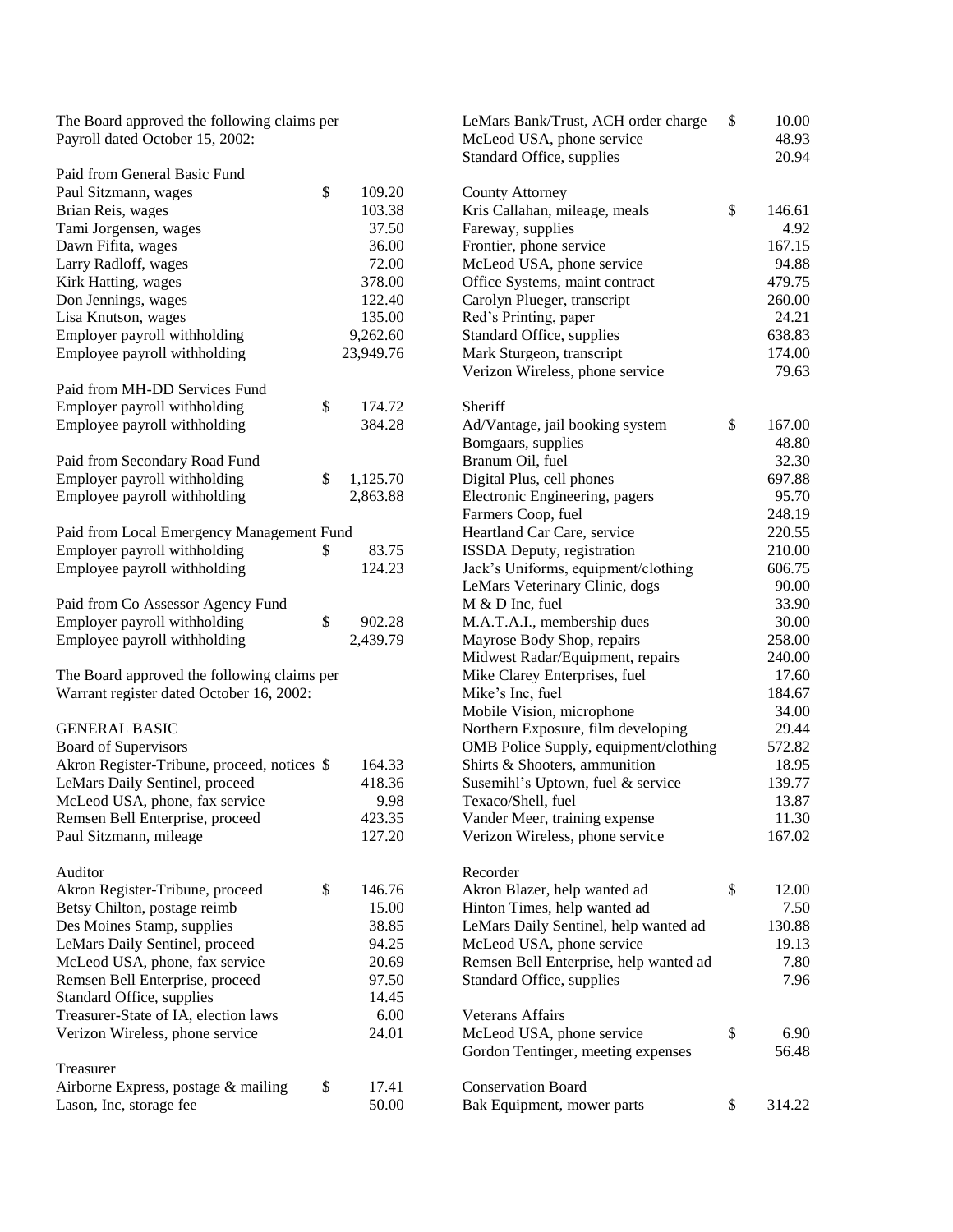| Bomgaars, supplies                        | \$<br>171.25<br>37.20 |
|-------------------------------------------|-----------------------|
| Branum Oil, repair, service               | 114.26                |
| Farmers Coop, elk feed                    |                       |
| Forestry Suppliers, deer repellant        | 87.42                 |
| Steve Griebel, sprayer fitting            | 3.17                  |
| Jack's Uniforms, uniform                  | 33.70                 |
| LeMars Veterinary Clinic, lab testing     | 35.00                 |
| Midwest Equipment, cutter parts           | 49.71                 |
| Nelson Electric/Equipment, rope tow motor | 145.57                |
| Northern IA Telephone, phone service      | 136.10                |
| Orange City Sanitation, garbage pick-up   | 107.25                |
| Performance Tire, tires                   | 484.30                |
| Sioux Automation, parts                   | 16.22                 |
| Dennis Sohl, postage, meals, fuel         | 214.04                |
| Vern Anderson, retaining ring             | 4.00                  |
| Wagner Auto, batteries                    | 174.82                |
|                                           |                       |
| <b>Weed Commission</b>                    |                       |
| Dirk's Motor, repairs, maintenance        | \$<br>38.06           |
| Heartland Car Care, repairs               | 24.00                 |
|                                           |                       |
| <b>Human Services</b>                     |                       |
| Arch Wireless, pager system               | \$<br>59.39           |
| LeMars, City of, water/sewer, assistance  | 116.41                |
| Messenger, subscription                   | 84.80                 |
| North West REC, assistance                |                       |
|                                           | 201.00                |
| Bill Rieken, assistance                   | 150.00                |
| Standard Office, supplies                 | 1,010.28              |
| U.S. Cellular, cell phones                | 78.91                 |
| Van's Sanitation, garbage pick-up         | 33.43                 |
| <b>Medical Examiner</b>                   |                       |
| Daryl Doorenbos, autopsies (8)            | \$<br>1,200.00        |
|                                           |                       |
| <b>Correctional Services</b>              |                       |
| Family Pharmacy, inmate meds              | \$<br>216.71          |
| Fareway, jail provisions                  | 31.68                 |
| Floyd Valley, testing                     | 120.00                |
| Holiday Inn, training expenses            | 268.01                |
|                                           |                       |
| HyVee, jail provisions                    | 435.93                |
| LeMars, City of, water & sewer            | 89.82                 |
| MidAmerican, utilities                    | 83.65                 |
| Wal-Mart, supplies                        | 49.24                 |
|                                           |                       |
| <b>District Court</b>                     |                       |
| Ply Co Sheriff, fees                      | \$<br>476.64          |
| Washington Co Sheriff, fees               | 35.50                 |
| Woodbury Co Sheriff, fees                 | 22.66                 |
| Youth Emergency Services, detention fee   | 240.00                |
| Communications                            |                       |
|                                           |                       |
| Dish Network, equipment                   | \$<br>48.28           |
| IA Dept Public Safety, teletype system    | 1,200.00              |
| McLeod USA, phone /fax service            | 274.11                |
| MidAmerican, utilities/tower              | 65.19                 |
| Union Co Electric Coop, utilities         | 32.02                 |

| Courthouse                                 |    |            |
|--------------------------------------------|----|------------|
| Aramark Uniform, mats                      | \$ | 212.68     |
| Frontier, phone                            |    | 32.41      |
| Hardware Hank, materials                   |    | 50.78      |
| LeMars, City of, water/sewer               |    | 72.13      |
| Life Skills, cleaning services/September   |    | 987.68     |
| McLeod USA, phone/fax service              |    | 23.65      |
| MidAmerican, gas/electric                  |    | 1,649.37   |
| O'Keefe Elevator, inspection               |    | 126.04     |
| Van's Sanitation, garbage pick-up          |    | 250.65     |
| Data Processing                            |    |            |
| Int Business Machines, contracts/printers  | -S | 508.71     |
| McLeod USA, phone service                  |    | 2.15       |
| Shawn Olson, batteries                     |    | 17.66      |
| Juvenile Probation                         |    |            |
| Pottawattamie Co Sheriff, fees             | \$ | 4.00       |
|                                            |    |            |
| <b>Economic Development</b>                |    |            |
| Frontier, phone service                    | \$ | 35.23      |
| NICC 2002, registration                    |    | 40.00      |
| Standard Office, supplies                  |    | 12.18      |
| U.S. Cellular, phone service               |    | 46.32      |
| <b>Local Emergency Management Services</b> |    |            |
| Local Emergency Mgmt Fund, qrtly allot     | \$ | 6,755.00   |
| <b>Community Services</b>                  |    |            |
| Wil Forker, fees                           | \$ | 50.00      |
|                                            |    |            |
| Nondepartmental                            |    |            |
| C.A. Bartolozzi, ins reimb                 | \$ | 239.79     |
| Kay Bohnenkamp, ins reimb                  |    | 130.39     |
| Elizabeth Brent, ins reimb                 |    | 5.10       |
| Kris Callahan, ins reimb                   |    | 14.15      |
| Flexible Benefits, processing fee          |    | 60.00      |
| Linda Gaumnitz, ins reimb                  |    | 483.16     |
| Jolynn Goodchild, ins reimb                |    | 6.00       |
| Jerry Groenhagen, ins reimb                |    | 110.12     |
| Kara Harpenau, ins reimb                   |    | 14.00      |
| Russ Hobson, ins reimb                     |    | 154.00     |
| Larry Hoffman, ins reimb                   |    | 56.55      |
| IMWCA, work comp prem #4                   |    | 6,018.00   |
| Greg Jelken, ins reimb                     |    | 68.70      |
| Leonard Kommes, ins reimb                  |    | 622.10     |
| LeMars Insurance Agency, bonds, ins        |    | 145,518.81 |
| Terry Marienau, ins reimb                  |    | 75.48      |
| Dennis Masuen, ins reimb                   |    | 97.42      |
| K. Kae Meyer, ins reimb                    |    | 115.51     |
| Sharon Nieman, ins reimb                   |    | 450.62     |
| Brian Reis, ins reimb                      |    | 50.00      |
| Jill Renken, ins reimb                     |    | 7.24       |
| Ron Shuff, ins reimb                       |    | 12.00      |
| Jack Spies, ins reimb                      |    | 35.83      |
| Floyd Waterbury, ins reimb                 |    | 9.46       |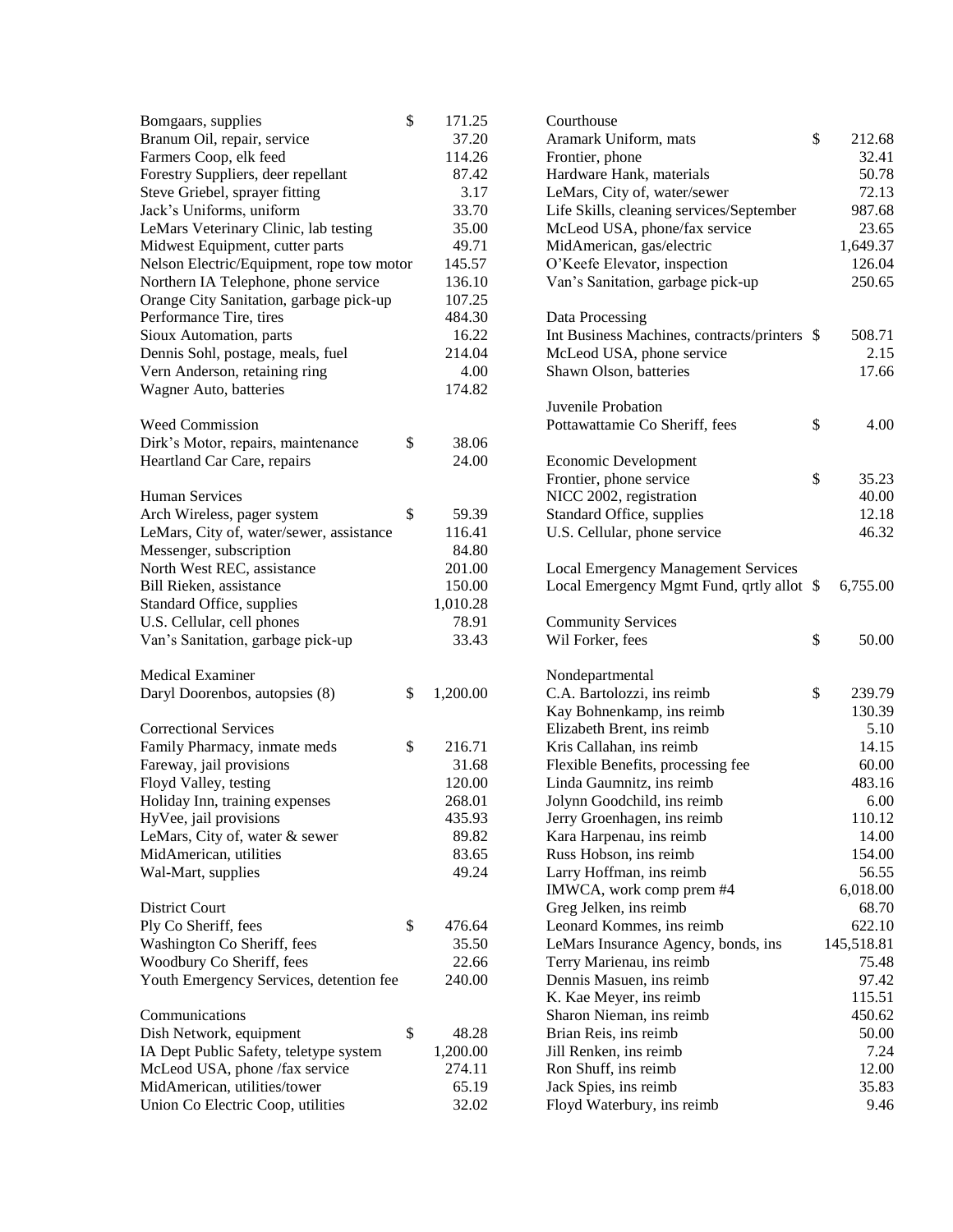| MH-DD SERVICES FUND                                |              | Jim's Hardware, buildings                 | \$<br>14.22     |
|----------------------------------------------------|--------------|-------------------------------------------|-----------------|
| Mental Health Administrator                        |              | Joe's Ready Mix, granular                 | 268.00          |
| Timothy Bottaro, fees                              | \$<br>60.00  | Kingsley, City of, sundry                 | 9.09            |
| Hope Haven, services for 9/02                      | 3,688.00     | LeMars Glass, outside service, parts      | 265.27          |
| Sharon Nieman, meals, mileage, phone               | 47.20        | Linweld, supplies                         | 160.62          |
| Plymouth Life, services for 8/02 & 9/02            | 21,204.00    | Mai Welding, supplies                     | 90.00           |
| Treasurer-State of IA, inpatient 9/02              | 4,701.30     | MidAmerican, sundry                       | 154.53          |
| Village NW Unlimited, services for 9/02            | 1,264.00     | Midwest Contracting, projects             | 2,459.97        |
| Woodbury Co Sheriff, fees                          | 65.50        | Midwest Wheel, parts                      | 247.92          |
|                                                    |              | Mike's Inc, fuel                          | 1,302.13        |
| RURAL SERVICES BASIC FUND                          |              | MSC Industrial Supply, parts              | 197.06          |
| Sanitarian                                         |              | Northern Iowa Telephone, sundry           | 39.95           |
| Scott Boylan, well closing                         | \$<br>200.00 | Parsons Equipment, sundry                 | 519.12          |
| Kyle Gengler, well closing                         | 200.00       | Ply Co Extension, school/meeting fees     | 100.00          |
| C Gordon Greene, mileage, supplies                 | 125.47       | Ply Ready Mix, project                    | 480.00          |
|                                                    | 8.71         |                                           | 78.66           |
| McLeod USA, phone service                          |              | Red's Printing, supplies                  |                 |
| Siouxland Hlth, water analysis                     | 120.00       | Remsen Mfg, supplies                      | 10.00           |
|                                                    |              | Remsen Utilities, sundry                  | 43.01           |
| Zoning                                             |              | Rhomar Industries, miscellaneous          | 634.98          |
| Frontier Communications, phone service \$          | 45.83        | Road Mach & Supply, parts                 | 129.78          |
| LeMars Daily Sentinel, legal notice                | 25.81        | Rolling Oil, fuel                         | 1,462.00        |
| Alan Lucken, mileage                               | 19.20        | Schorg's Amoco, fuel                      | 529.24          |
| McLeod USA, phone service                          | 15.86        | Roger Shuff, erosion control              | 1,130.00        |
| Daryl Siebens, mileage                             | 19.20        | Sioux City Bolt, parts                    | 19.33           |
|                                                    |              | Siouxland Trailer Sales, parts            | 18.48           |
| Nondepartmental                                    |              | Standard Office, supplies                 | 162.89          |
| Mel Brown, inspection                              | \$<br>550.00 | Luke Steeg, 9-28-02 & 10-05-02            | 45.00           |
| Ply Co Solid Waste, qrtly assess, haul             | 25,405.78    | Steffen, parts                            | 1,023.00        |
|                                                    |              | Sterling, parts                           | 1,596.56        |
| SECONDARY ROAD FUND                                |              | Trail King, parts                         | 60.68           |
| County Engineer                                    |              | Tri-State, buildings                      | 45.00           |
| Akron Utilities, sundry                            | \$<br>42.14  | Union Gas/Oil, fuel                       | 27.04           |
| Aramark Uniform, sundry                            | 210.05       | Van's Sanitation, sundry                  | 33.43           |
| Berntsen International, supplies                   | 126.33       | Vern Anderson, parts                      | 35.37           |
| Branum Oil, fuel                                   | 562.93       | Wagner Auto, sundry                       | 848.78          |
| Brower Construction, concrete                      | 108.40       | West Iowa Telephone, sundry               | 20.96           |
| Charlie's Repair, fuel                             | 722.43       | Ziegler Inc, sundry                       | 5,779.19        |
| Chief Supply, equipment                            | 385.88       |                                           |                 |
| Clearview Windshield, outside service              | 50.00        | <b>CAPITAL PROJECTS</b>                   |                 |
| Cooperative Gas/Oil, tires & tubes                 | 366.00       | Courthouse                                |                 |
| Cultural Heritage, outside engineering             | 3,250.00     | Langel Electric Co, jail costs            | \$<br>82,073.35 |
| Electronic Engineering, sundry                     | 4,992.00     | MidAmerican, jail costs                   | 98.93           |
| Farmers Coop, fuel                                 | 2,007.90     | Moore & Associates, architect fees        | 16,399.69       |
| Farmers Elevator, gasoline                         | 22.00        | PCS & Associates, jail fees               | 22,532.50       |
| Fedders Marine/RV, equipment                       | 86.25        | Schoon Construction, fiber optics install | 55,870.40       |
| Frank Dunn, concrete                               | 490.00       | Tessier's Inc, jail costs                 | 20,385.10       |
| Frontier Communications, sundry                    | 27.62        | Wiltgen Construction, jail costs          | 248,256.85      |
| Graves Construction, projects                      | 43,830.36    |                                           |                 |
| Great Plains, filters, parts                       | 3,204.50     | <b>COUNTY TIF</b>                         |                 |
|                                                    | 4,942.29     | Nondepartmental                           |                 |
| Hallet Materials, project<br>Hardware Hank, sundry | 21.48        | Ply Co Secondary Road, TIF payment        | \$<br>7,083.56  |
|                                                    |              |                                           |                 |
| Heartland Car Care, tires/tubes                    | 72.00        | SmithCo Mfg, TIF payment                  | 9,967.93        |
| Hentges Oil, fuel, gasoline                        | 8,961.19     |                                           |                 |
| Hickory Tech, sundry                               | 45.40        | CO ASSESSOR AGENCY FUND                   |                 |
| City of Hinton, sundry                             | 18.90        | Co Assessor                               |                 |
| J-W Tank Line, fuel                                | 438.66       | Judith DeBoer, mileage, mtg expense       | \$<br>178.82    |